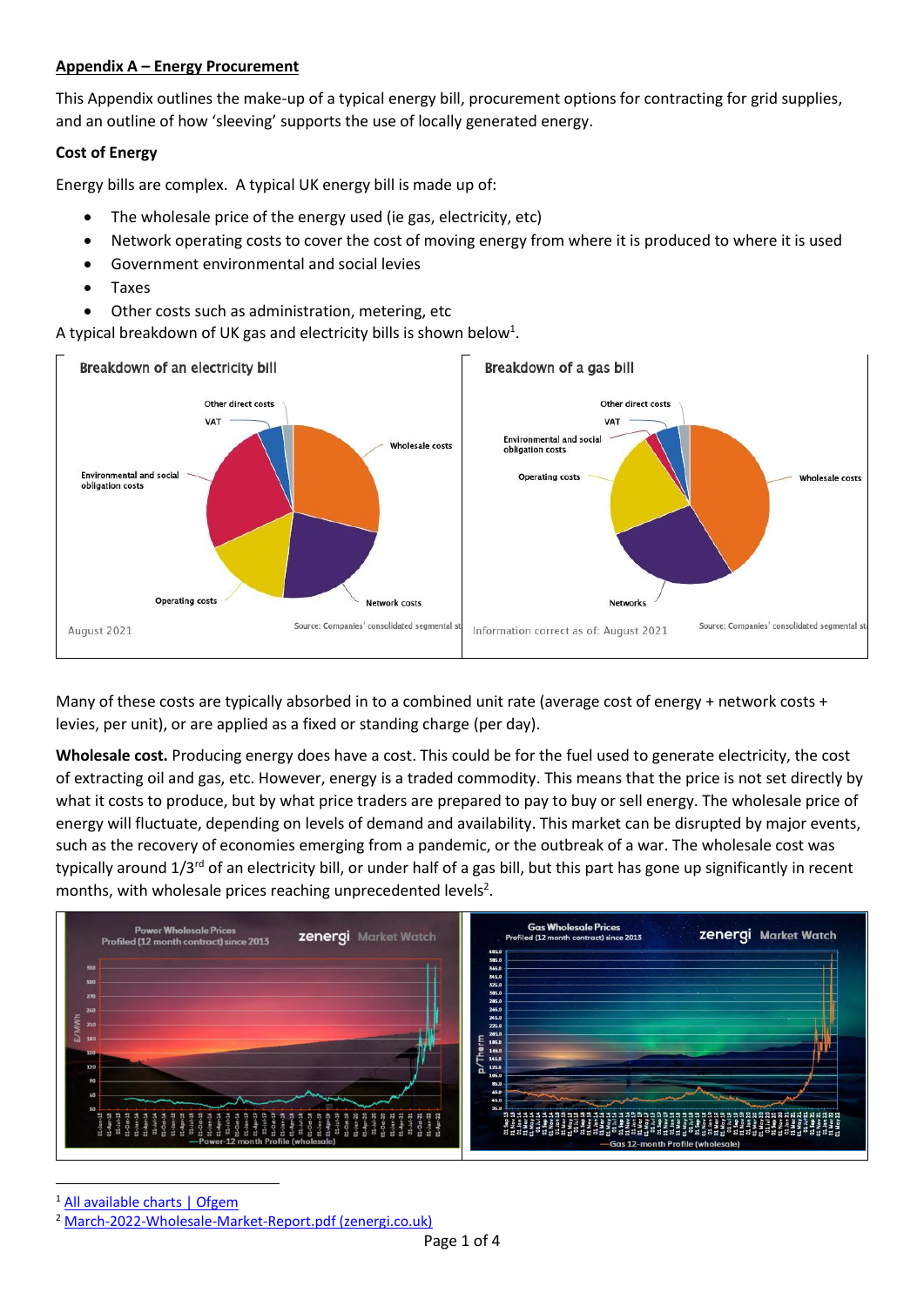The unit charge set in an energy supply contract to cover wholesale costs takes account of market prices. Suppliers trade for enough energy to meet expected customer demand. They will set the price they offer based on current market prices for energy, and on how much energy the supplier has already banked to cover future demand over the length of the contract. Energy can be bought ahead for use over various periods (next-day, next month, next season, next year, etc) at differing prices depending on supply and demand over these periods.

**Network Operating Costs**. Network costs are charged by gas and electricity network operators, both national and local, to cover the cost of transporting energy and balancing the grid. With the growth of renewable energy generation, balancing the electricity grid to ensure that the right quantity of electricity is available at the right voltage is complex. National Grid ensure that the grid remains in balance, taking account of generation sources available at any given moment<sup>3</sup>. The cost of this and overall grid operation is covered by a range of specific charges<sup>4</sup>. These are paid by the supplier on behalf of the customer, so are a transparent or 'pass-through' cost. These charges can be broken out in energy bills if a 'pass-through' tariff is requested, otherwise they are added as an average in to a consolidated unit rate. Some of these charges are time-of-day dependant, so overall costs can be reduced if demand is reduced during critical times of the day (eg 5pm – 7pm for electricity on weekdays in the Western region).

**Environmental Levies**. The UK Government applies levies to energy bills to cover the cost of developing and operating various social and environmental initiatives<sup>5</sup>. These are typically fixed charges per unit. These apply especially to electricity bills, adding typically around 10p per unit in levy charges. Gas bills currently have much fewer levies applied, but additional charges such as a Green Gas levy have been proposed.

**Tax**. Energy bills have a specific tax applied in the form of the Climate Change Levy (CCL), although this does not apply to domestic and certain other supplies. CCL is being progressively equalised (as a charge per unit levied) between gas and electricity, with the CCL rate for electricity held and that for gas increasing annually.

VAT rates applied to energy bills depend on whether the energy is primarily used for domestic purposes (reduced rate), or business use (full rate). Note that VAT applies to the whole bill, including CCL, so has also increased significantly as wholesale prices have risen.

**Price Caps**. Overall costs for energy are capped for domestic supplies, based on regional energy costs and payment methods used by customers. This sets an upper limit on the cost per unit, not on the overall bill; annual costs quoted by OFGEM and the press are based on typical household usage at these capped rates. Industrial & Commercial supplies (which covers the majority of BCC energy usage) are not capped, but have historically cost less than domestic rates due to the higher volumes used.

## **Fixed Price contracts**

1

The simplest form of energy procurement involves a fixed price contract over a short term. Suppliers are asked to bid to provide a quantity of energy over a given period, and will set the price they offer depending largely on market prices on the day the contract is let. The customer is held to that price even if the market price subsequently falls, but equally is not charged any more if the market price subsequently rises. This gives the customer price certainty, if not necessarily the best possible price.

Longer duration contracts will include price revision or indexing options, so are firm rather than fixed price.



<sup>&</sup>lt;sup>3</sup> [GB Fuel type power generation production \(gridwatch.co.uk\)](https://gridwatch.co.uk/?oldgw=)

<sup>4</sup> [The Ultimate Guide To Non Commodity Costs \[Updated For 2021\] \(zenergi.co.uk\)](https://zenergi.co.uk/latest/the-ultimate-guide-to-non-commodity-costs-what-how-and-why-2021/?sf_action=get_data&sf_data=results&_sf_s=DUoS#chapterfour) (Chapter 4)

<sup>&</sup>lt;sup>5</sup> [The Ultimate Guide To Non Commodity Costs \[Updated For 2021\] \(zenergi.co.uk\)](https://zenergi.co.uk/latest/the-ultimate-guide-to-non-commodity-costs-what-how-and-why-2021/?sf_action=get_data&sf_data=results&_sf_s=DUoS#chapterfive) (Chapter 5)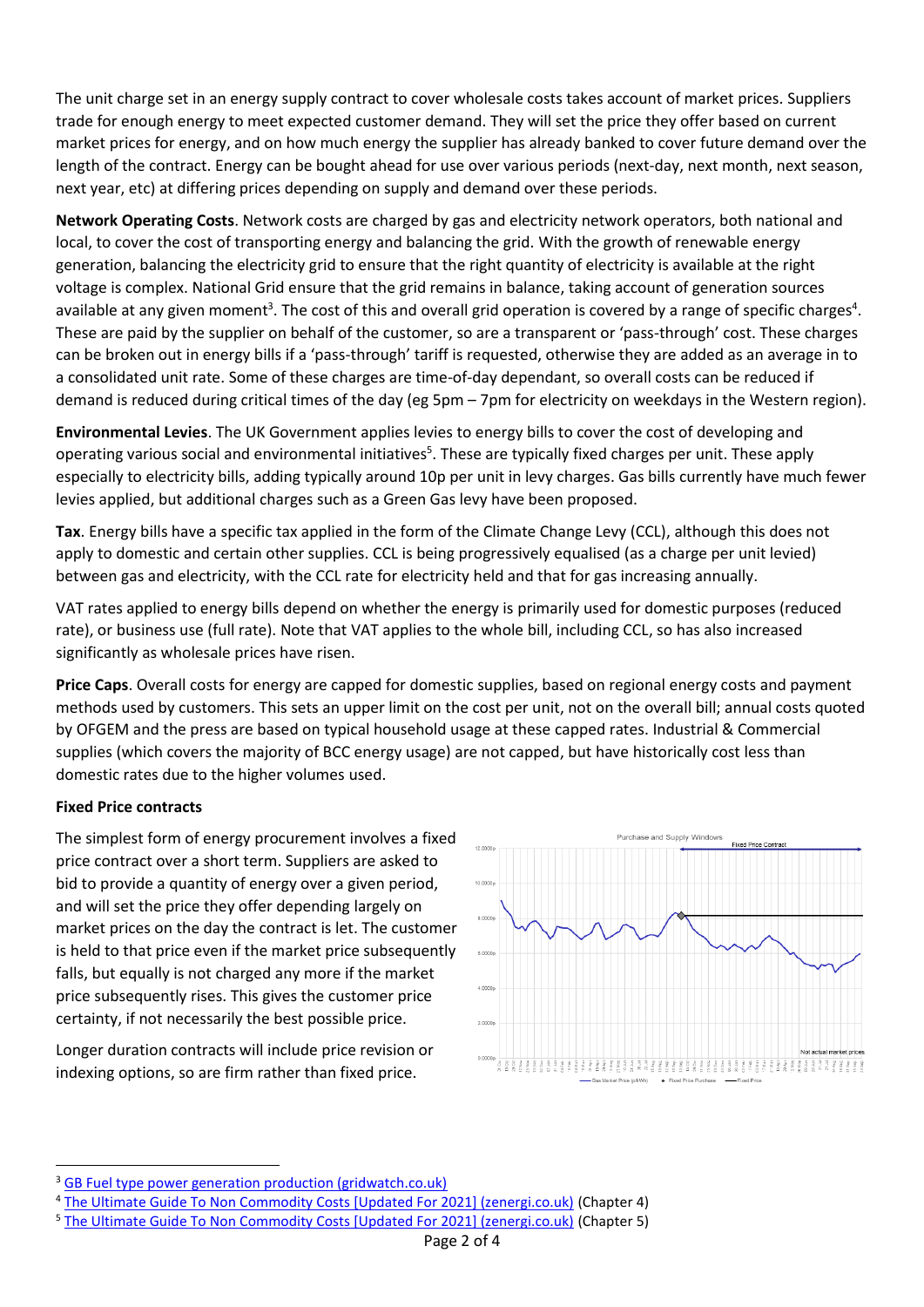#### **Flexible Procurement**

Flexible procurement avoids committing all the customer's demand to a single price commitment on a single date. It spreads the price risk over a number of smaller purchases. This will give a better price overall, but is more complex to manage. It is important that the trading decisions are taken independently of the supplier, so as to ensure the best interests of the customer are upheld. Public Sector Buying Organisations, such as Laser, have their own trading desk, and will make trading decisions on behalf of their customers, passing the gas and electricity they secure on to an appointed licensed supplier to manage supply and billing arrangements.

There are a range of flexible procurement trading options available. The two most commonly used involve either buying the energy required ahead of when it is to be used, or continuing to buy energy after a supply has started.

With a Purchase in Advance (PIA) option, the customer enters in to an agreement some while before they want their supply to start. During this advance purchase window, the trading desk will monitor the market, and make a number of purchases until all the customer's expected demand has been secured. At the start of the supply period, a price is set based on the purchases already made, giving the customer effectively a fixed price for the duration of their supply window. This process can be repeated over successive purchase and supply windows. If the market price should continue to fall during the supply period, there is no scope for further purchases, all the supply required has already been secured.

Purchase within Period (PWP) does allow for continued purchases to take place even after a customer's supply has started. In PWP, the trading desk will still make purchases ahead of the supply start, but will typically aim to only secure around half the expected demand ahead of the supply starting, leaving scope for additional purchases after the supply has started. This does mean that the actual cost of energy is not known at the start of the supply window, as not all the energy required has been bought. This would complicate billing arrangements, so a reference price is set, which is used for billing purposes through the supply window.

The trading desk will continue to monitor the market after the supply has started, and will make further purchases to secure the balance of the requirement. Safeguards are put in place through a risk management strategy to protect the customer should the market price rise, otherwise traders will look to secure the best market price for the remainder of the customer's requirement. The final energy price will not be known until the end of the supply window. At this time, a reconciliation is carried out to adjust the actual cost incurred against the reference price charged. If the reference price was set too high, a rebate is paid to the customer, if it was set too low, the customer pays an additional charge.